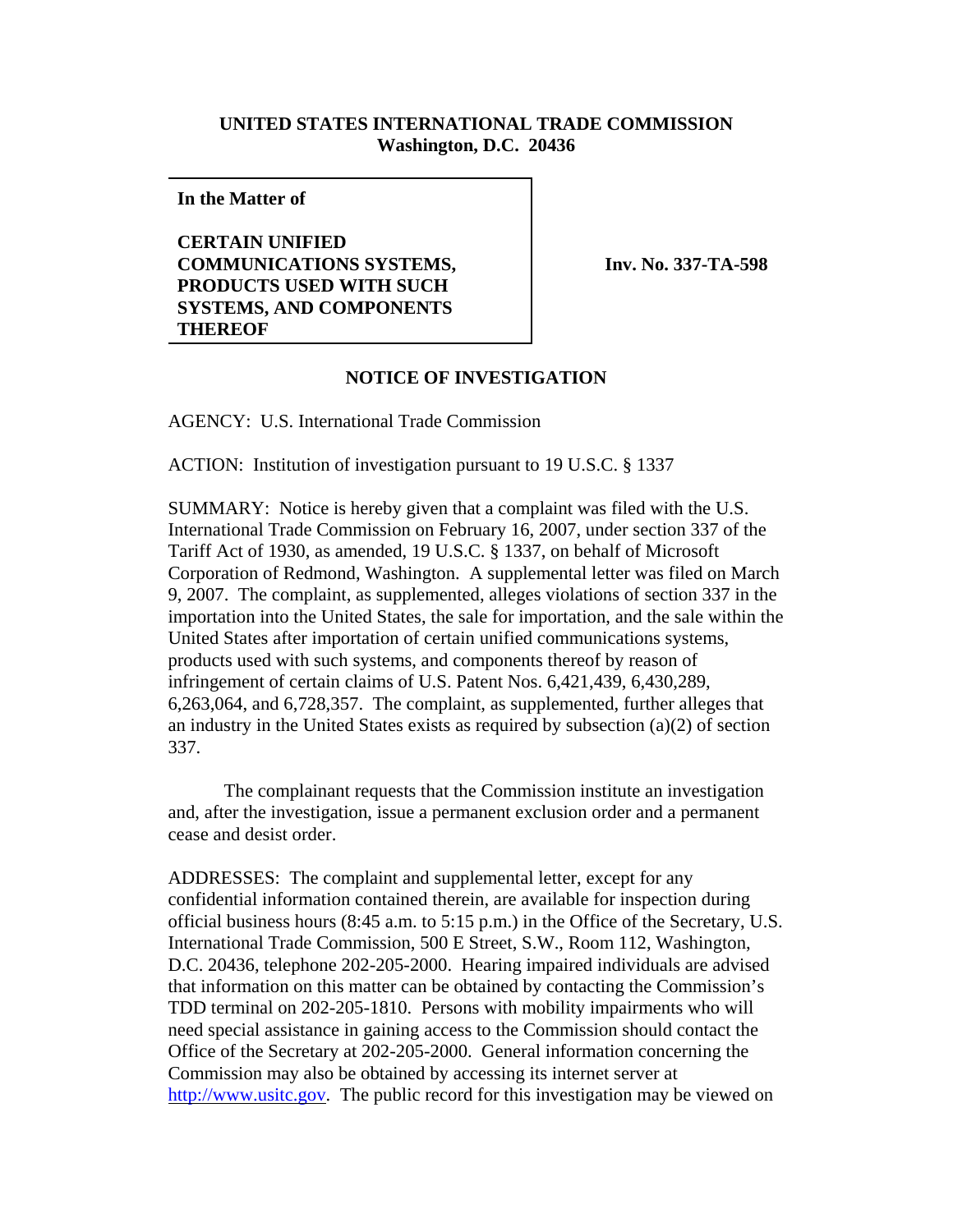the Commission's electronic docket (EDIS) at http://edis.usitc.gov.

FOR FURTHER INFORMATION CONTACT: David H. Hollander, Jr., Esq., Office of Unfair Import Investigations, U.S. International Trade Commission, telephone (202) 205-2746.

AUTHORITY: The authority for institution of this investigation is contained in section 337 of the Tariff Act of 1930, as amended, and in section 210.10 of the Commission's Rules of Practice and Procedure, 19 C.F.R. § 210.10 (2006).

SCOPE OF INVESTIGATION: Having considered the complaint as supplemented, the U.S. International Trade Commission, on March 19, 2007, ORDERED THAT –

(1) Pursuant to subsection (b) of section 337 of the Tariff Act of 1930, as amended, an investigation be instituted to determine whether there is a violation of subsection (a)(1)(B) of section 337 in the importation into the United States, the sale for importation, or the sale within the United States after importation of certain unified communication systems, products used with such systems, and components thereof by reason of infringement of one or more of claims 1 and 3 of U.S. Patent No. 6,421,439; claims 1-20 of U.S. Patent No. 6,430,289; claims 1, 3- 5, 7-9, and 11-13 of U.S. Patent No. 6,263,064; and claims 1, 2, 4, 6, 8, and 17 of U.S. Patent No. 6,728,357; and whether an industry in the United States exists as required by subsection (a)(2) of section 337;

(2) For the purpose of the investigation so instituted, the following are hereby named as parties upon which this notice of investigation shall be served:

(a) The complainant is  $-$ 

Microsoft Corporation 1 Microsoft Way Redmond, Washington 98052

(b) The respondent is the following entity alleged to be in violation of section 337, and is the party upon which the complaint is to be served:

> Alcatel-Lucent 54 rue La Boetie Paris 75008, France

(c) The Commission investigative attorney, party to this investigation, is David H. Hollander, Jr., Esq., Office of Unfair Import